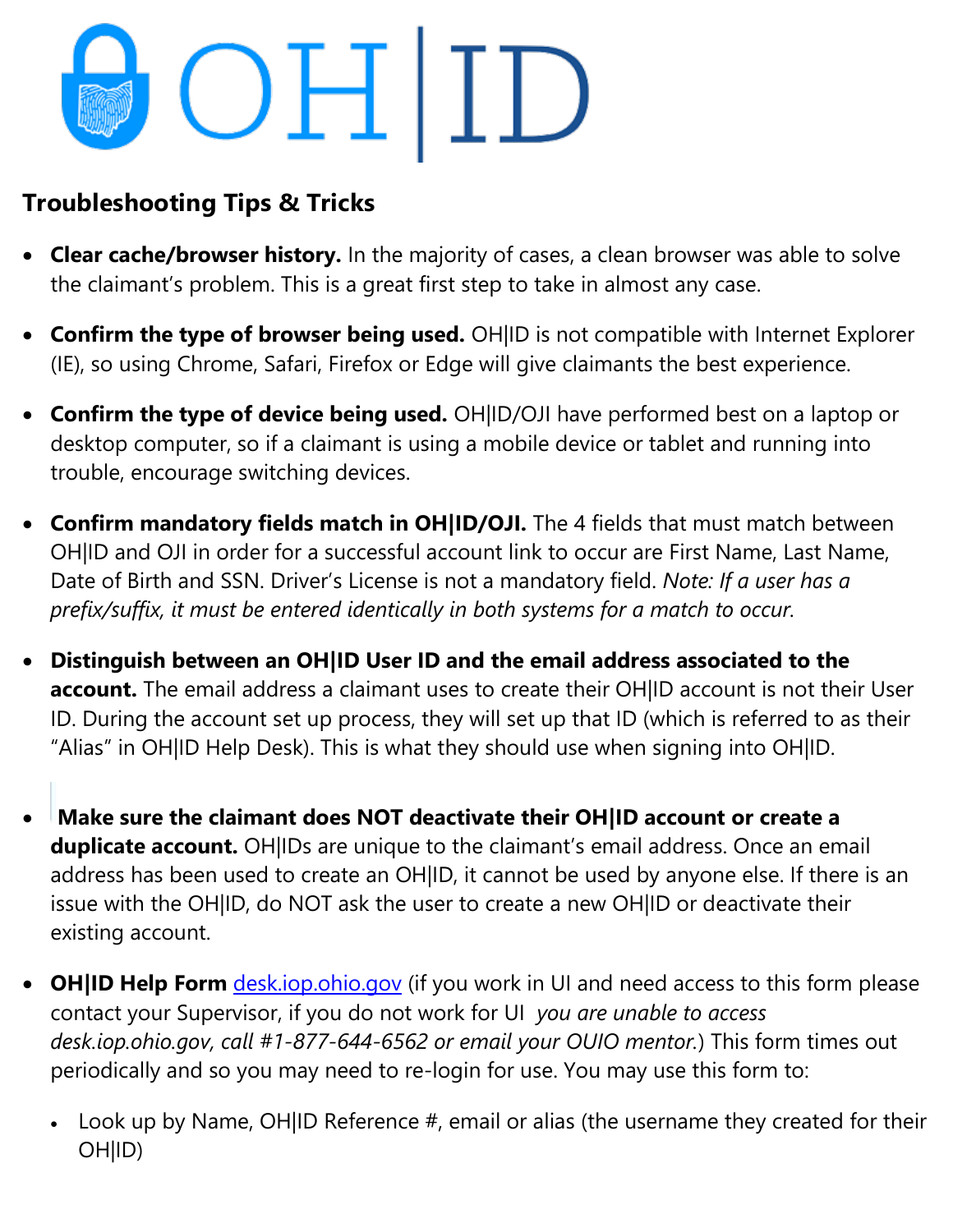## • **Issue Examples:**

- When a user has multiple OH ID accounts and cannot get into OJI
- When a user has both an employer and personal account and cannot get into OJI
- When a users' account has been confused with another and the wrong OH|ID has been associated with their OJI account
	- \*\*Most of the time this is because the wrong OHID account has been associated with their OJI account. The best way to troubleshoot these issues is to follow these steps. In staff view, look up their OJI account and click edit claimant. The first section (personal information) shows the new OH|ID reference # field.
	- Then go to the IOP Help desk screen\*\*<https://desk.iop.ohio.gov/> and search by that number. - *If you are unable to access desk.iop.ohio.gov, call #1-877-644-6562 or email your OUIO mentor with claimant information. Only UI staff are able to access desk.iop.ohio.gov.*
	- The return will show you the information for that OH|ID account that is associated with them in OII
- When the reference number does not match OH|ID ID# send to your Supervisor.

If the wrong OH|ID is listed in OJI then forward the information to your Supervisor to enter a Remedy ticket and have the OH|ID Ref# field cleared. Once it has been cleared, the user can login to OJI re-associate the correct OH|ID with their OJI account. You must supply the correct OH|ID reference number that needs to be in this field (from the IOP help desk screen). *If you do not work for UI* c*all #1-877-644-6562 or email your OUIO mentor with claimant information.*

- Remedy tickets will take 1-2 days for completion and the submitter will be notified when it is completed. – Remedy tickets can only be completed by UI staff. *If a Remedy ticket is needed, call #1-877-644-6562 or email your OUIO mentor with claimant information.*
	- If the OH|ID Ref# field is blank the claimants OHID has not yet been associated in OJI.
	- They need to log in to OJI with their SSN and then be redirected to OHID login. It will then take them back to the next step required in the process.
- This could be completing ID Proofing on the OH|ID side or
- Being redirected to OJI to set and IVR self- service PIN and have the ID associated on the back end.